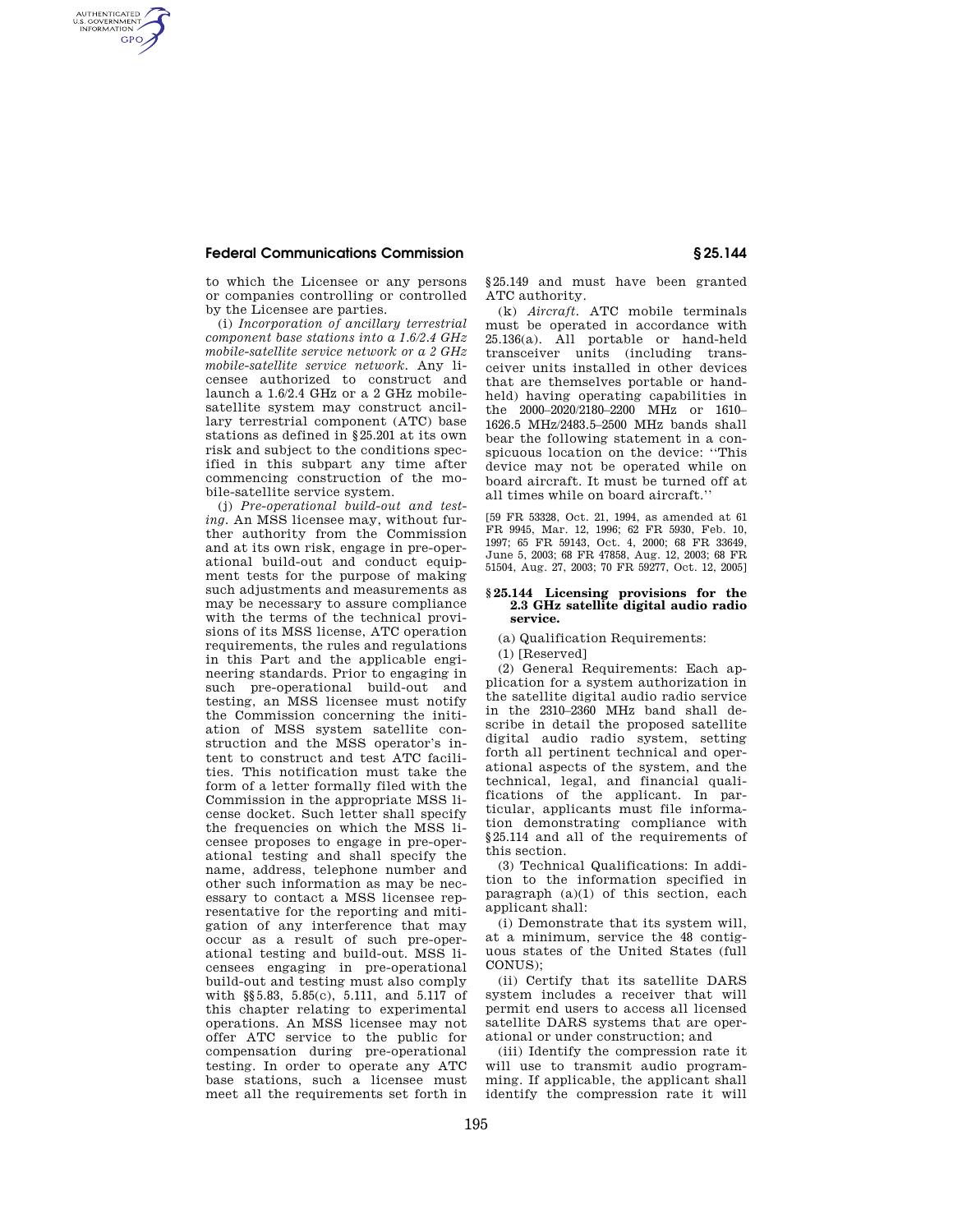use to transmit services that are ancillary to satellite DARS.

(b) Milestone requirements. Each applicant for system authorization in the satellite digital audio radio service must demonstrate within 10 days after a required implementation milestone as specified in the system authorization, and on the basis of the documentation contained in its application, certify to the Commission by affidavit that the milestone has been met or notify the Commission by letter that it has not been met. At its discretion, the Commission may require the submission of additional information (supported by affidavit of a person or persons with knowledge thereof) to demonstrate that the milestone has been met. The satellite DARS milestones are as follows, based on the date of authorization:

(1) One year: Complete contracting for construction of first space station or begin space station construction;

(2) Two years: If applied for, complete contracting for construction of second space station or begin second space station construction;

(3) Four years: In orbit operation of at least one space station; and

(4) Six years: Full operation of the satellite system.

(c) Reporting requirements. All licensees of satellite digital audio radio service systems shall, on June 30 of each year, file a report with the International Bureau and the Commission's Laurel, Maryland field office containing the following information:

(1) Status of space station construction and anticipated launch date, including any major problems or delay encountered;

(2) A listing of any non-scheduled space station outages for more than thirty minutes and the cause(s) of such outages; and

(3) Identification of any space station(s) not available for service or otherwise not performing to specifications, the cause(s) of these difficulties, and the date any space station was taken out of service or the malfunction identified.

(d) The license term for each digital audio radio service satellite and any associated terrestrial repeaters is specified in §25.121.

**§ 25.144 47 CFR Ch. I (10–1–10 Edition)** 

(e) *SDARS Terrestrial Repeaters.* (1) Only entities holding or controlling SDARS space station licenses may construct and operate SDARS terrestrial repeaters and such construction and operation is permitted only in conjunction with at least one SDARS space station that is concurrently authorized and transmitting directly to subscribers.

(2) SDARS terrestrial repeaters will be eligible for blanket licensing only under the following circumstances:

(i) The SDARS terrestrial repeaters will comply with all applicable power limits set forth in §25.214(d)(1) of this chapter and all applicable out-of-band emission limits set forth in §25.202(h)(1) and  $(h)(2)$ .

(ii) The SDARS terrestrial repeaters will meet all applicable requirements in part 1, subpart I, and part 17 of this chapter. Operators of SDARS terrestrial repeaters must maintain demonstrations of compliance with part 1, subpart I, of this chapter and make such demonstrations available to the Commission upon request within three business days.

(iii) The SDARS terrestrial repeaters will comply with all requirements of all applicable international agreements.

(3) After May 20, 2010, SDARS licensees shall, before deploying any new, or modifying any existing, terrestrial repeater, notify potentially affected WCS licensees pursuant to the procedure set forth in §25.263.

(4) SDARS terrestrial repeaters are restricted to the simultaneous retransmission of the complete programming, and only that programming, transmitted by the SDARS licensee's satellite(s) directly to the SDARS licensee's subscribers' receivers, and may not be used to distribute any information not also transmitted to all subscribers' receivers.

(5) Operators of SDARS terrestrial repeaters are prohibited from using those repeaters to retransmit different transmissions from a satellite to different regions within that satellite's coverage area.

(6) Operators of SDARS terrestrial repeaters are required to comply with all applicable provisions of part 1, subpart I, and part 17 of this chapter.